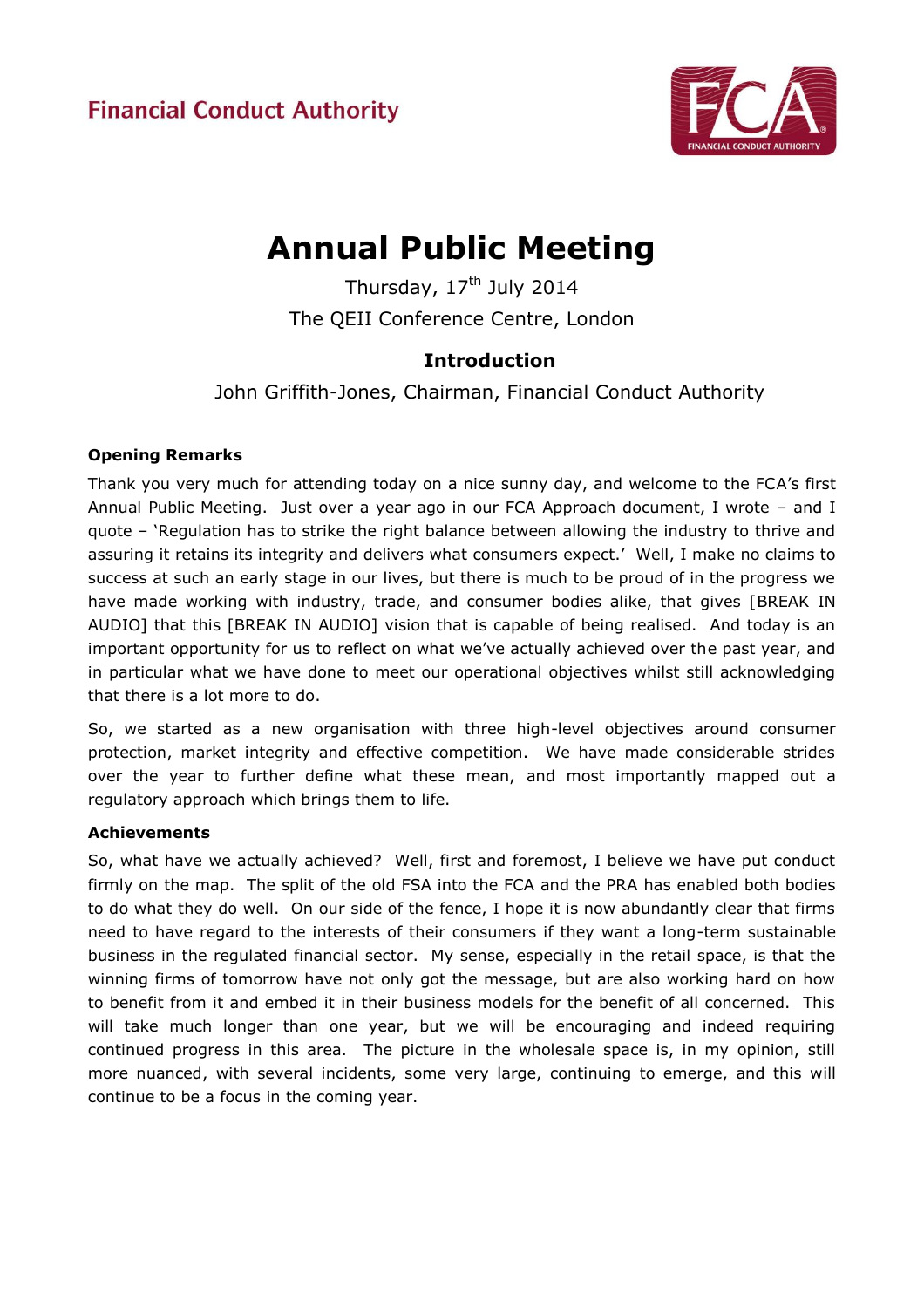#### **Operational building blocks**

## • *Good governance*

Now, many of our achievements have been well acknowledged in the public arena, and Martin Wheatley will in a moment take you on a journey of our first year following my remarks. But what I want to focus on in the balance of my speech are some achievements that the public do not always see, and these are the operational building blocks which allow us to operate in the outside world, make interventions, and ultimately successfully fulfil our objectives. There are three such blocks that I want to talk about: good governance, good processes and, most importantly, good people. If I may, I'm going to take each in turn.

Firstly, good governance as a starting point. I believe an effective organisation runs on good governance, and over the past year I have as your chairman led our new board with its diverse and knowledge mix of executive and non-executive directors. And with their expertise and input, we have been able to challenge the proposals presented to the board and provide constructive critique prior to their approval. Now, this of course only happens with a strong working relationship with the executive team as well, which is something which I consider has been developed and nurtured well over the past 18 months.

## • *Transparency and accountability*

Another area where the board has made a real difference over the past year has been through its drive for greater transparency and accountability in the services and the activities that the organisation carries out. In our Approach document, we made a commitment to be more upfront, open, outward-facing, and to tell industry when we initiate work rather than when we complete it. So, for example, we now routinely try to let industry know about upcoming thematic reviews so there are fewer surprises and key stakeholders can engage properly with our proposals rather than having them thrust upon them.

On the customer side, we have greatly – and I mean greatly – increased our capacity and willingness to listen through our Radar unit. We want to use the eyes and ears of millions of people to help inform and direct our work. In addition, our own panels provide invaluable input to our policy deliberations, for which we are extremely grateful. Our practitioner panel and independent stakeholder research carried out earlier this year, at the beginning of this year, indicates that this approach has already made a difference. They have fed back that we are clearer, more engaging and easier to do business with than the FSA. In fairness, they also feed back that we could do much better, so there is no room for complacency amongst us at the FCA.

## • *Performance framework*

The board, in coordination with the executive, has also developed a performance framework and related measures which provide us with metrics to help show how we are actually achieving our intended outcomes. So, this is not always wholly straightforward, as we can obviously never measure the bad things we deterred from ever taking place, whilst things we are late to act on are obvious immediately to all of you. Whatever. These metrics, alongside other methods such as post-implementation reviews and measuring the progress against business plan commitments, are just some of the ways we are holding ourselves to account, including setting standards for ourselves that we would expect of the firms that we regulate. Industry and consumers alike expect us to meet these standards, which in my opinion is only reasonable, and it is in this spirit that the FCA board commissioned an independent enquiry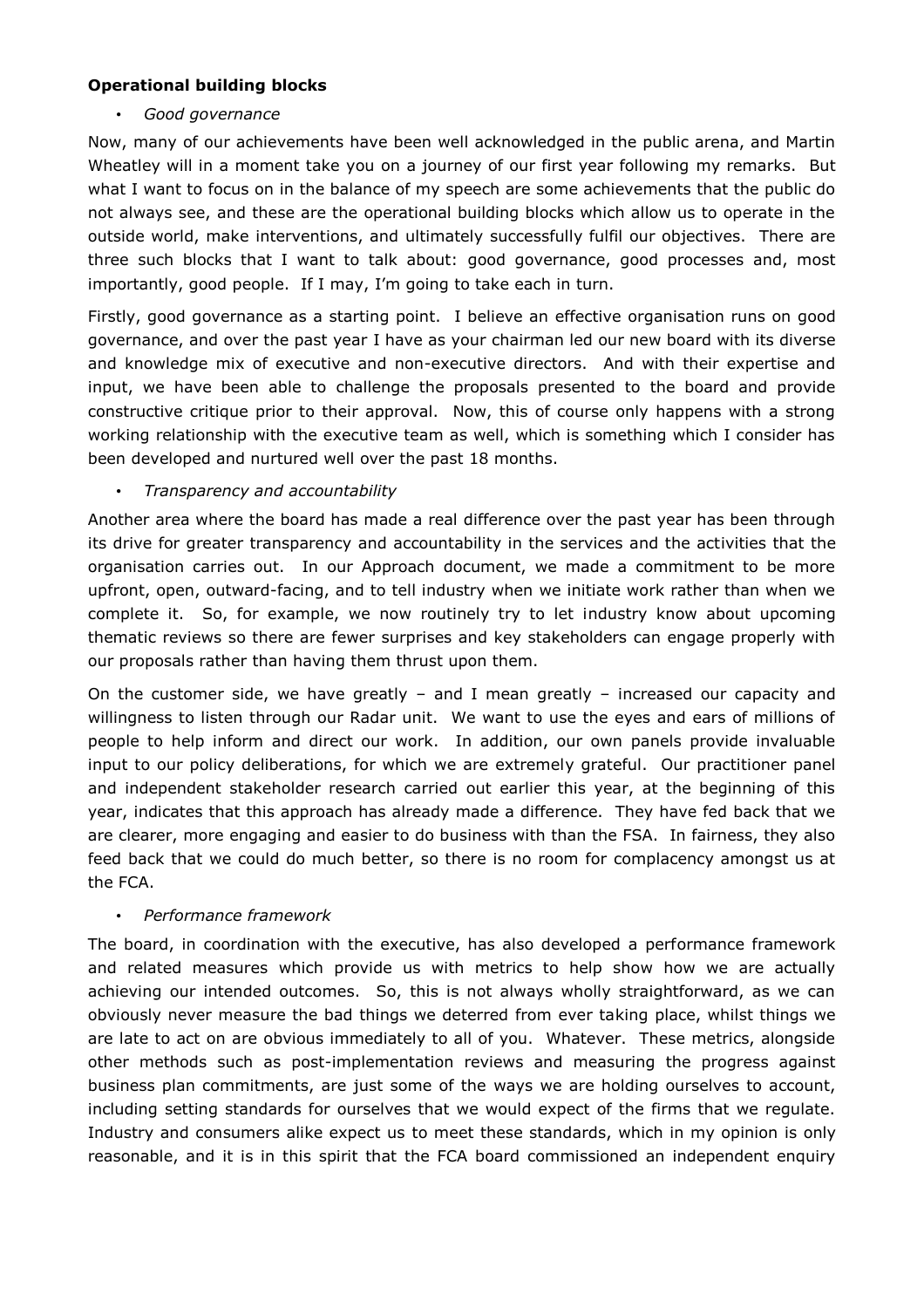into the events surrounding the publication of this year's business plan, which will be published once it is completed.

#### • *Organisational efficiency*

So, my second building block was organisational efficiency, and running an effective organisation isn't just about good governance, but it's about what we actually do: good processes, making sure we deliver projects and programmes that meet their purpose in a timely fashion and within budget. So, this year there have been some significant pieces of work the organisation has delivered which don't make the headlines but which I consider are actually very important successes, and I'll just illustrate this very briefly with three examples: embedding our competition approach, taking on consumer credit and our new supervision model.

So, example A. When we became the FCA, we gained the new objective to promote effective competition in the interests of consumers, and over the past year we've built from the group up – literally – our internal processes and capabilities to help us achieve this. And already, we have looked at general insurance add-ons, cash savings and retirement income markets, and very recently we've published a call for inputs in the wholesale market. And along with adapting our toolkit, we've also made sure that we have the technicians to actually wield the said tools. We've appointed competition experts, have taken significant strides to further both our competition objective and our understanding. This will prove essential as we are taking on concurrent competition powers from April 2015.

Example B, transfer of consumer credit from the Office of Fair Trading. Such a transition has required us to engage and consult with key stakeholders to develop a new regime with the right regulatory approach to protect risks to consumers, and this also has involved developing new tools, scrutinise business models, design a bespoke risk framework, and conduct consumer research to inform our thinking. So far operationally we've had what I consider a major success, with nearly 50,000 firms registering for their interim permission by the  $1<sup>st</sup>$  April deadline. However, this is a brand new area for us, so I also remain cautious on this. We are already seeing practices that do not meet our expectations, and the potential for consumer detriment is already evident. You will indeed have read about our proposals for the payday lending cap which we published earlier this week.

Example C is the embedding of our new supervisory approach. It was well publicised that one of the biggest changes from the FSA to the FCA was going to be our aim to be more risk-based and proportionate in our supervisory regime. This means that we have a flexible approach to meet the supervisory challenges we face, be it with a particular firm, sector, or the sales practices surrounding certain products, and a major part of this approach is essentially moving conduct from the back office to the boardroom. We are now talking to boards and executives rather than just compliance officers about whether they are operating their businesses in the best interests of their customers. This change has to be right, as conduct and consumer trust in financial services should be a matter for boards. There will be much more to do over the coming year to ensure that our model is fully effective and becomes business as usual for the firms we regulate, but again I think we've made a good start and these and many other achievements have all been carried out with a very strong focus on value for money. Our fees for firms have remained almost flat on a like-for-like responsibility basis in the current year, and we have had our first National Audit Office report conducted for the year just ended which,